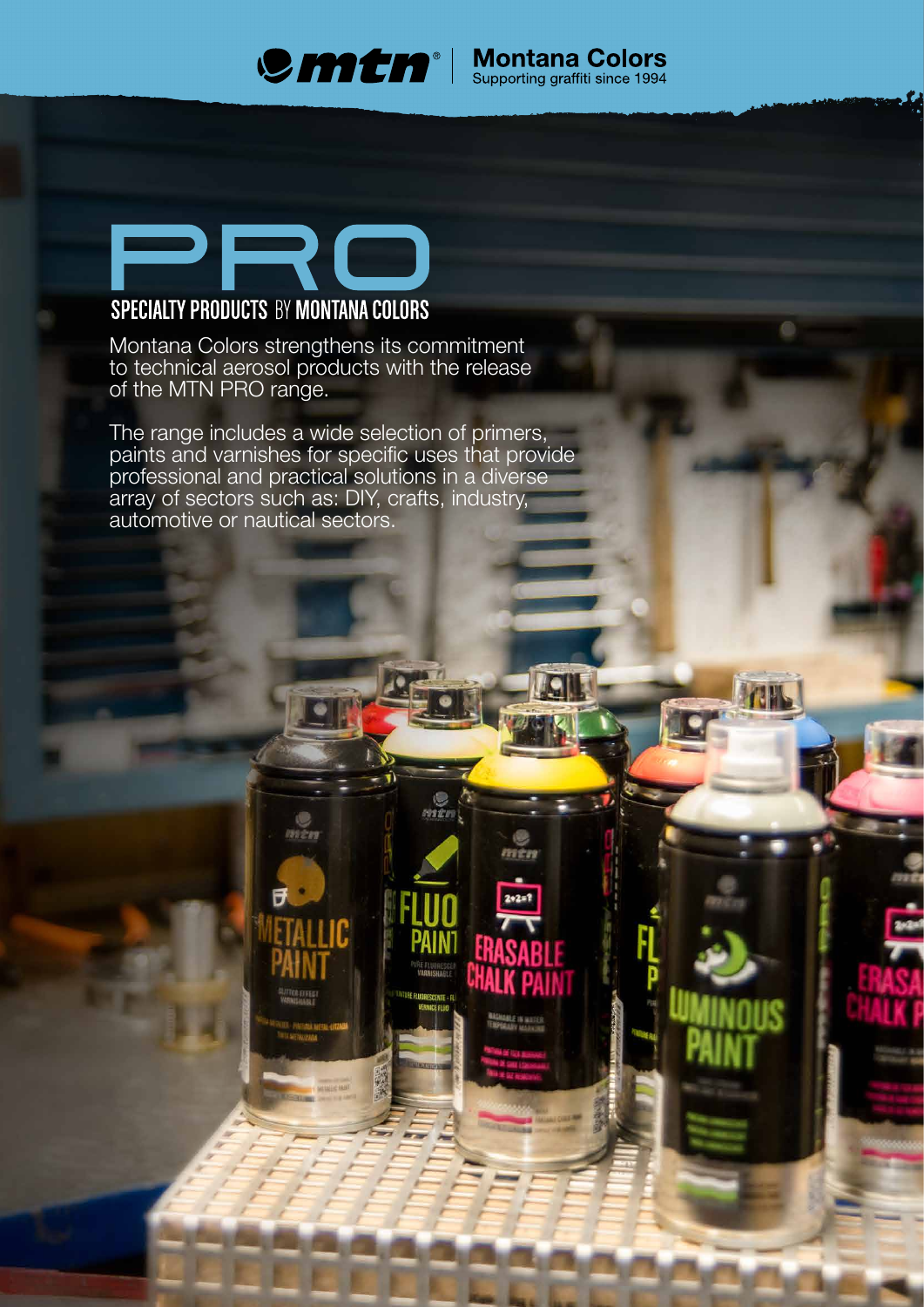



# FLUOR PAINT

of a thermoplastic nature that is ideal for coating surfaces that require high luminosity or need to be visible from a distance.

with Acrylic Varnish in cases where greater permanence is required in order to withstand abrasion.

Available in 3 colors:

Format: 400ml.

- 
- 
- 
- 
- 
- 

### Applications:

- 
- 
- 
- 
- 
- 
- 

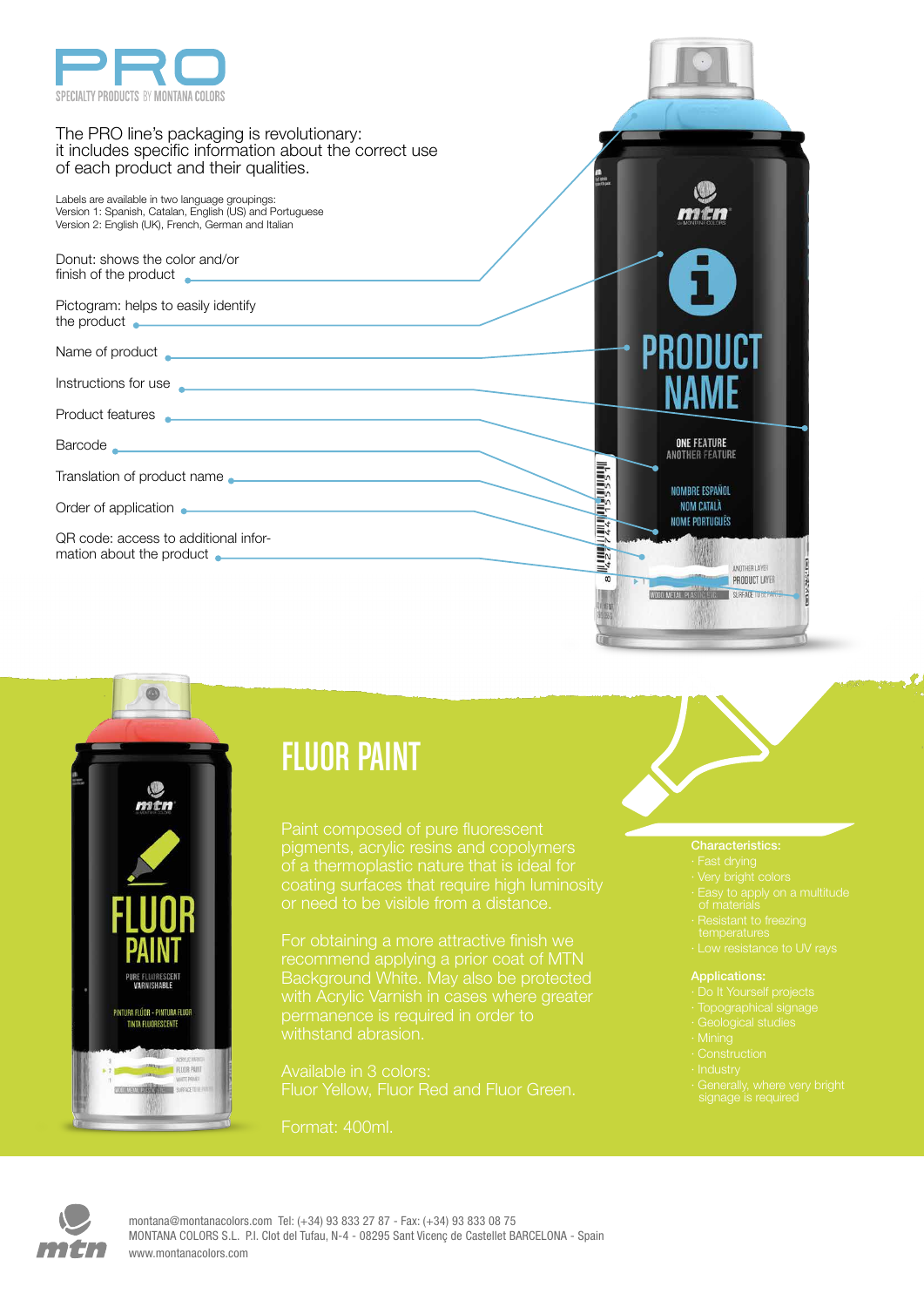



# MATTE FIXER

Transparent matt lacquer that is perfect for fixing and prolonging durability against humidity and dust for artworks done on paper in diverse, preferably dry, artistic techniques (pastel, charcoal, pencil, graphite, watercolor...).

Provides surfaces with a matt finish without altering the color.

Available in one matt finish.

Format: 400ml.



- · Fast drying
- · Colorless
- · Non-yellowing · Excellent matt finish
- · Easy to apply and recoat
- · Not resistant to weathering

### Applications:

- · For unifying finishes
- · Protecting original artworks
- · Crafts
- · Fine Arts



# LUMINESCENT PAINT

Acrylic, photo-luminescent paint composed of pigments that glow after exposure to light.

Recommended for use on surfaces that require visibility in the dark and is ideal for signage on evacuation routes, emergency panels and spaces without lighting where signage is needed.

Maximum luminous results are achieved when applied on white surfaces or MTN Background White primer.

Available in green-yellow color.

Format: 400ml.

### Characteristics:

- · Fast drying
- 
- · Long-lasting luminescence
- · May be protected with

### Applications:

- · Signage for exits and emergency routes · Switches
- · Decoration
- · Generally where signage in



www.montanacolors.com montana@montanacolors.com Tel: (+34) 93 833 27 87 - Fax: (+34) 93 833 08 75 MONTANA COLORS S.L. P.I. Clot del Tufau, N-4 - 08295 Sant Vicenç de Castellet BARCELONA - Spain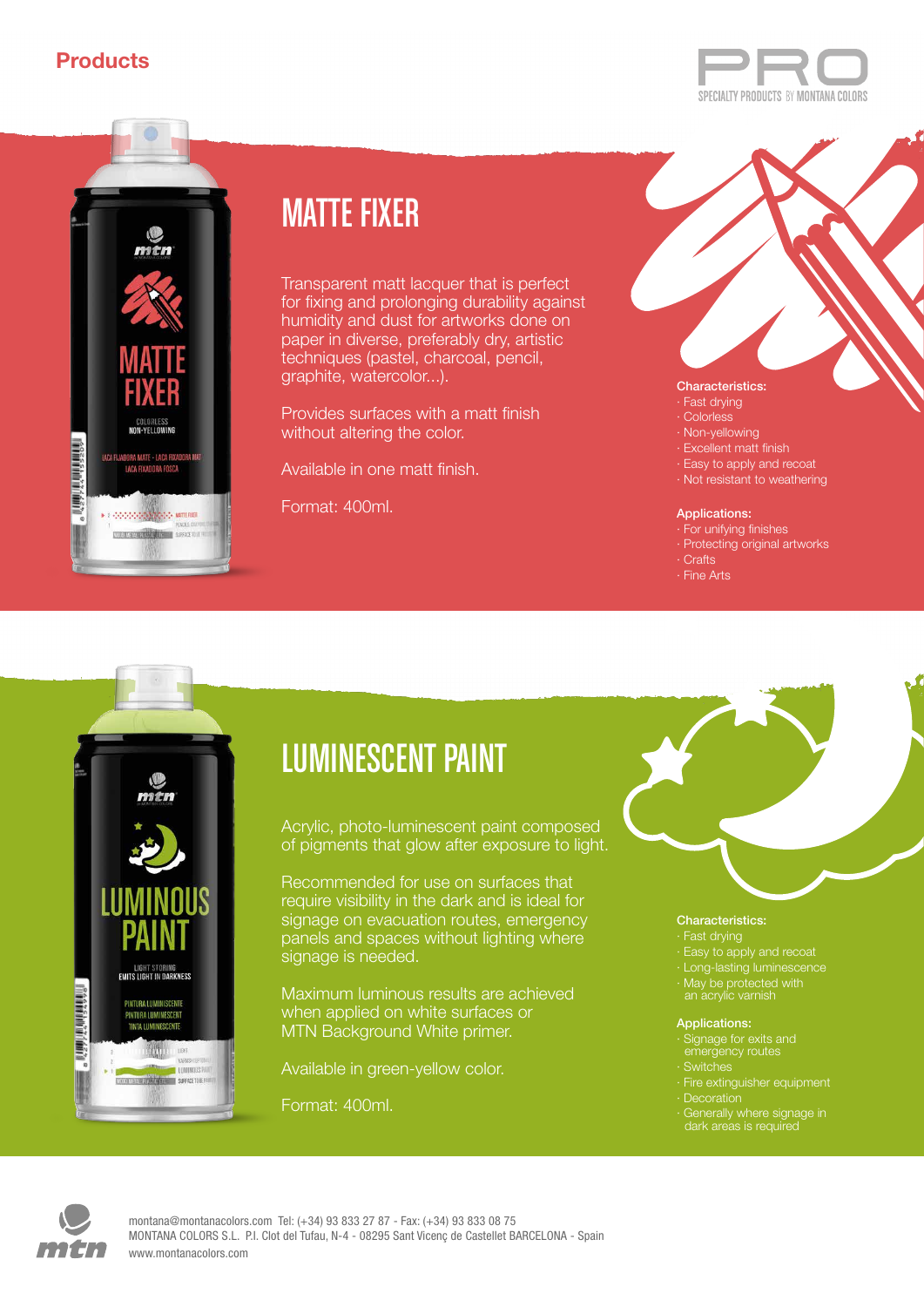



# METALLIC PAINT

acrylic resins. Contains a high percentage of pearlescent, lustrous pigments.

May be applied to all types of surfaces: wood, metal, glass, ceramic...

be required.

Available in 9 colors: Black, Gold, Aluminum, Blue, Dark Blue, Golden Pink, Purple, Green and Red.

Format: 400ml.

### Characteristics:

- 
- 
- · High resistance to weathering
- 
- 

### Applications:

- 
- · Do It Yourself projects
- 

# $2 + 2 =$ WASHABLE IN WATER<br>TEMPORARY MARKING

# ERASABLE CHALK PAINT

Chalk paint for temporarily marking or for any other situation where easily erasable markings are required on non-porous surfaces.

Once dry, the paint does not stain to the touch and may be cleaned with a damp cloth or pressurized water.

Available in 8 colors: Black, White, Electric Blue, Light Red, Light Yellow, Magenta, Valley Green, Orange.

Format: 400ml.

# $2 + 2 = ?$

### Characteristics:

- ·· Matt finish
- · Highly opaque
- · Very fast drying
- · Erasable with a damp cloth
- · Once dry does not stain to
- the touch
- · Does not produce volatile dust

### Applications:

- · Temporary marking and signage
- · Signs
- · Guerrilla marketing
- · Decoration and industrial uses
- · Kids activities



www.montanacolors.com montana@montanacolors.com Tel: (+34) 93 833 27 87 - Fax: (+34) 93 833 08 75 MONTANA COLORS S.L. P.I. Clot del Tufau, N-4 - 08295 Sant Vicenç de Castellet BARCELONA - Spain